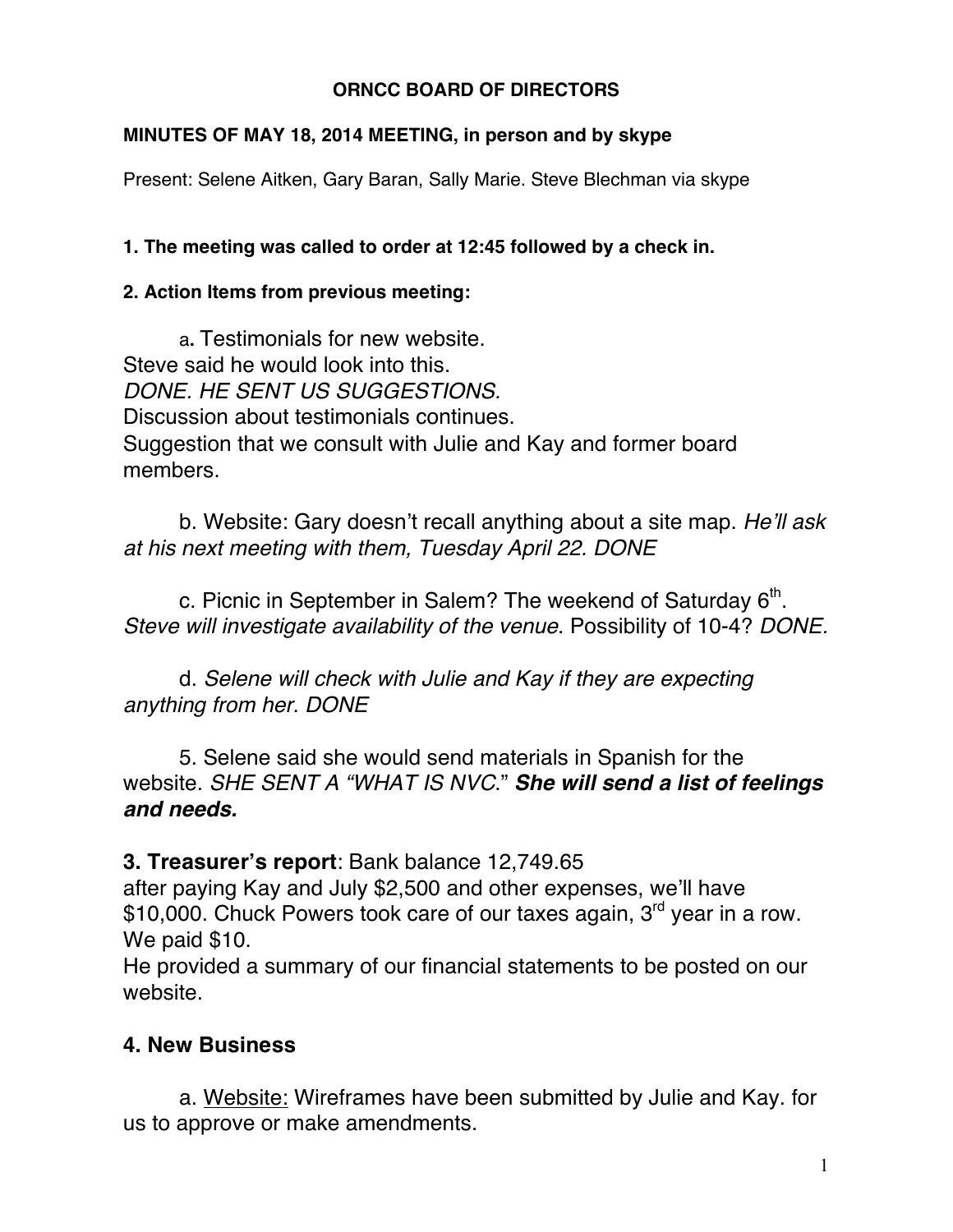Discussion about wireframes opened discussion about who we are as an organization and what we want to prioritize.

Some priorities:

- Make information available about NVC in Oregon
- Help people connect around NVC;
- Help spread NVC around OR.;
- Support the growth of an NVC community of trainers;
- Support practitioners to take responsibility for being change agents.

Julie and Kay will send us a final mockup of the wireframes then move on to design stage. By Thursday, May 29, they can send a revised layout.

They will send a sign-off form and *Sally will sign and return the form with a check.* 

finalize by next Sunday.

Around June 8, the design concepts copy, photos, colors will be available so we can talk about it among ourselves at our next meeting, June 15.

### *We need to create text to define what is a bulletin board item and what is a news items.*

*Sally will draft text for the Projects page we will send her language and ideas as they come up for us.*

*Gary will send Julie and Kay a recent newsletter.*

*We will provide new testimonials.*

**Kay, will construct** a "sandbox" ie the new website we will be able to see it while the old one is still up.

b. September picnic. *Sally will Invite trainers to offer workshops. and invite a PDX trainer to facilitate the day.* 

All offerings will be on NVC.